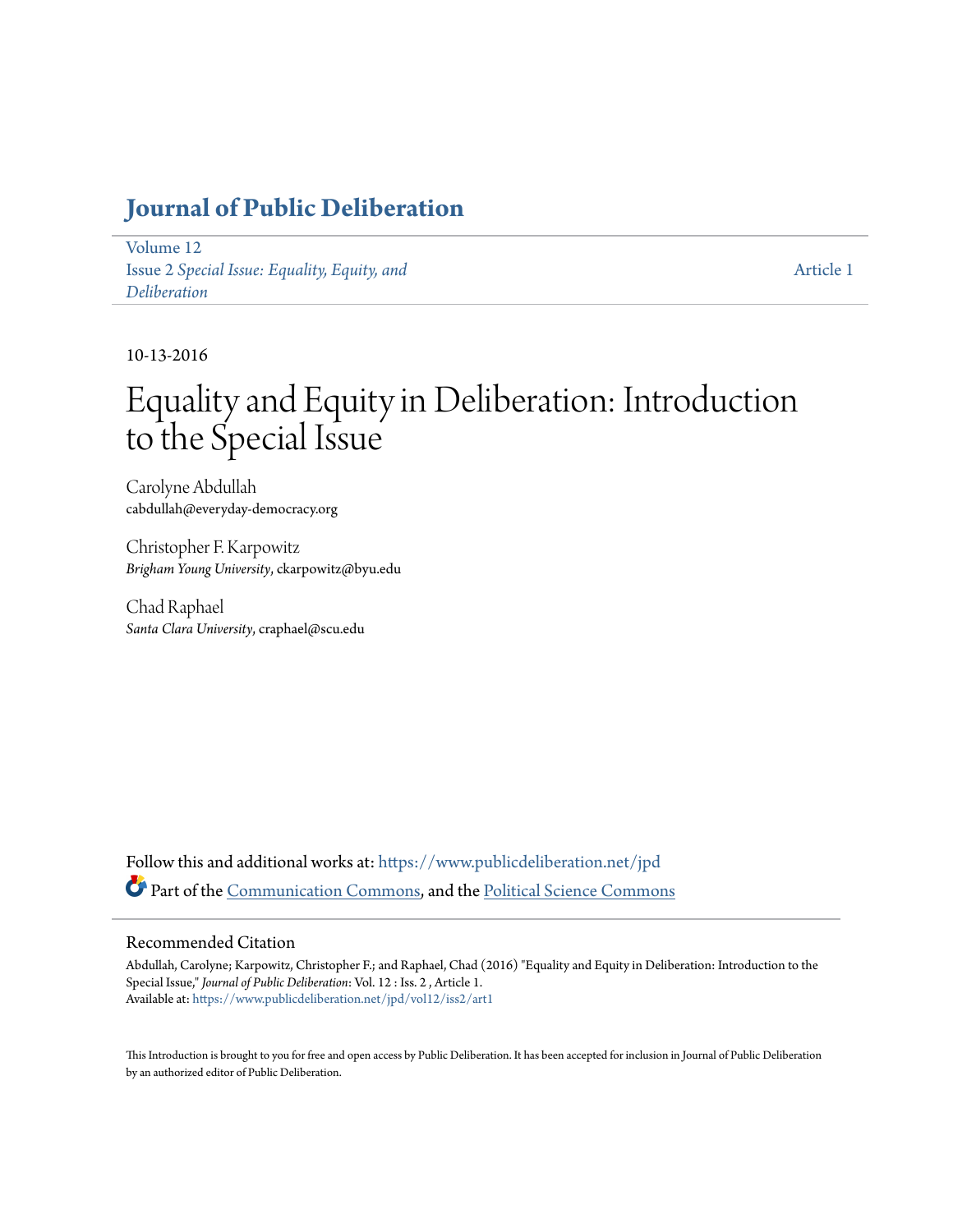# Equality and Equity in Deliberation: Introduction to the Special Issue

### **Abstract**

This article introduces the special issue focused on equality and equity in deliberative democracy. The essay proposes some initial working definitions of equity and equality and offers reasons why scholars and practitioners should attend to both. We outline the basic structure of the issue's three sections and preview the contributors' articles, with special attention to the opportunities and the challenges of achieving equality and equity within the deliberative system.

### **Author Biography**

Carolyne Abdullah is Director of Community Assistance at Everyday Democracy. Christopher F. Karpowitz is Associate Professor of Political Science and Co-Director of the Center for the Study of Elections and Democracy at Brigham Young University. Chad Raphael is Professor of Communication at Santa Clara University. Abdullah, Karpowitz, and Raphael served as guest editors for the special issue.

### **Keywords**

equality, equity, deliberation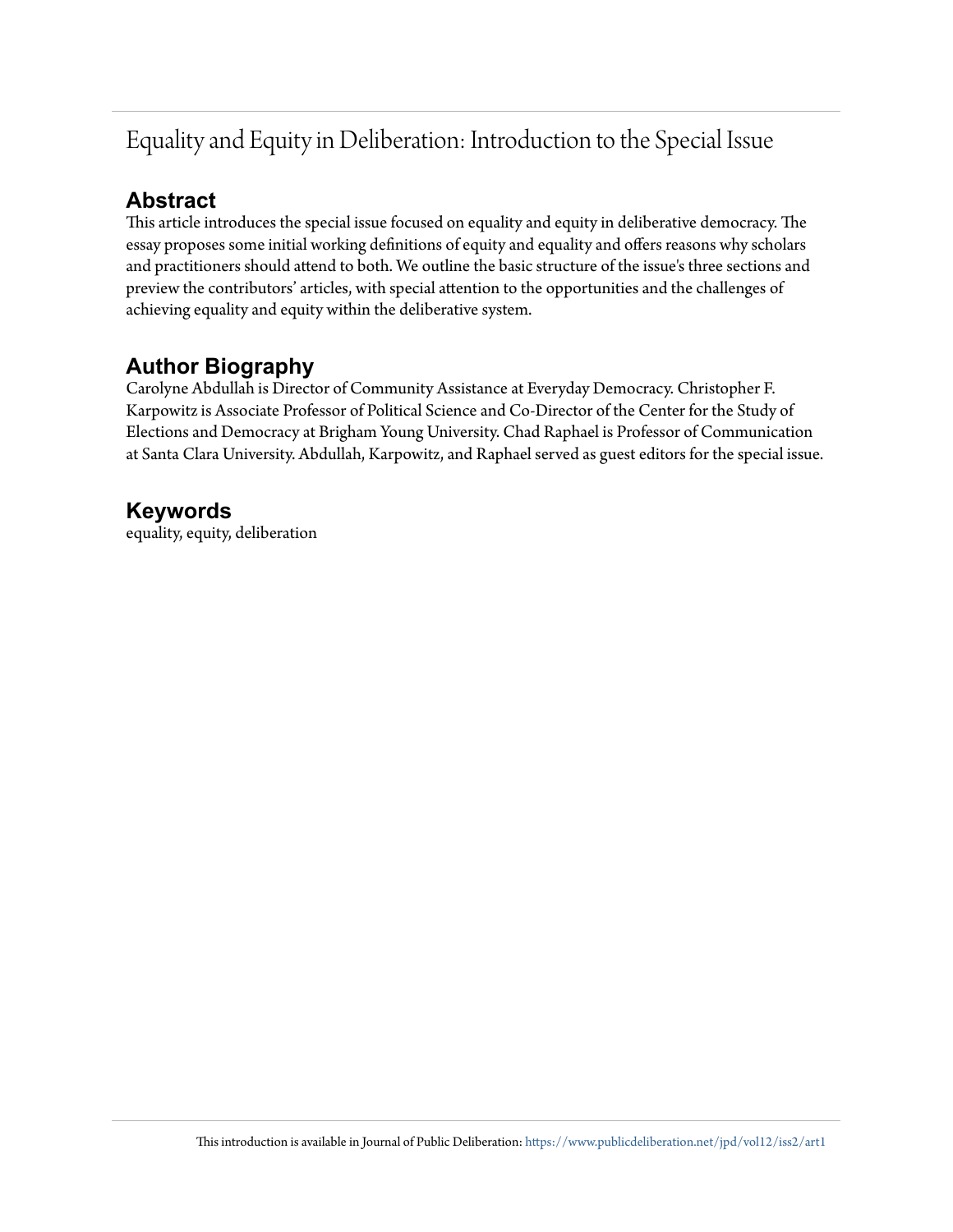Deliberative democrats have had much to say about equality and have long been concerned with creating conditions for it in discourse. Amy Gutmann and Dennis Thompson, for example, write that the principle of political equality "stands behind" the demand for deliberation (1996, p. 28). That is, deliberation presupposes that people deserve equal respect and that in conditions of disagreement such respect demands the open exchange of views and the mutual attempt to identify fair and just solutions. Yet how is equal respect constructed in deliberation? For example, if pursuing equality means treating everyone similarly, regardless of what they bring to deliberation, there are longstanding concerns that this approach can reproduce and reinforce enduring hierarchies of income, education, race, gender, or other characteristics (Young 2000; Sanders 1997). These disparities have the potential to frustrate and even derail the attempt to create conditions in which all perspectives can be included and fully heard. At the same time, if attention to such inequalities means treating deliberators differently, then the worry is that such approaches may stigmatize disadvantaged voices or even provoke a backlash among the more powerful.

This special issue examines different approaches to the full inclusion, participation, and influence of all voices in deliberative theory and practice. In approaching this issue, we mark a key distinction between the values of equality and equity. By equality, we mean an approach to deliberative fairness that emphasizes the need to treat all deliberators the same, regardless of their power (or lack thereof) outside of the deliberative forum. This approach holds that deliberative fairness is most likely to be achieved when those background inequalities are put aside, bracketed, or neutralized in discussion. In contrast, equity means taking into account the advantages and disadvantages that have shaped participants' experiences, which may require treating participants differently in order to create conditions that achieve fair deliberation and decisions. As Edana Beauvais and André Bächtiger (this issue) put it, equality asserts "the fundamental sameness of common humanity" and the need to "abstract from social circumstances," while equity emphasizes "attending to" social circumstances and the resultant distribution of power and resources. The contributors to this issue take up this core distinction between equality and equity in a variety of different ways, and occasionally with slightly different terms, but all of them are confronting the common challenge of creating circumstances in which all deliberators can participate fully and even authoritatively.

Tensions between equality and equity emerge constantly in both formal institutions of political decision-making and the wider political culture. We see these struggles in debates over access to education, fair wages, health and welfare policy, policing, immigration, regulation of speech, and many other issues.

1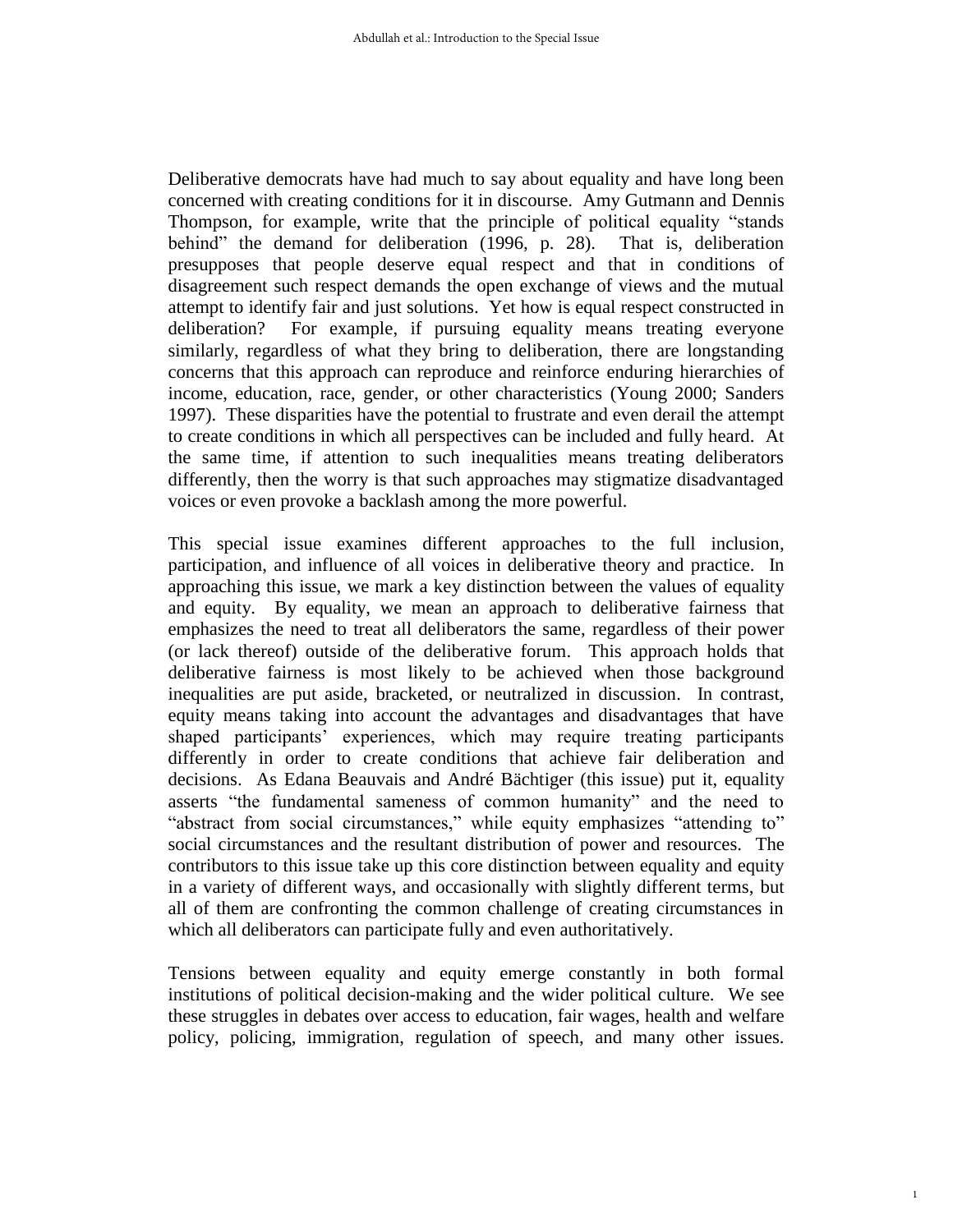Should universities prioritize equal treatment of applicants by following a "colorblind" approach to admissions or remedy the accumulated effects of past disadvantages by practicing affirmative action? Should schools prioritize creating more supportive environments for students from non-dominant groups by regulating offensive speech directed at them or privilege equal rights to engage in robust, even uncivil, expression? Should countries give equal access to immigrants regardless of their geographic origins, economic status, and social condition, or privilege applicants from particular countries, the highly-skilled, political refugees, or others based on social and historic circumstances? When do assertions of equal rights function to dismiss aspirations for equity? For example, in the United States, when the Black Lives Matter movement for fair and equitable treatment of people of color by the police is met with the response that "All Lives Matter," does invoking the language of equality make it more difficult to confront and address historic and systemic inequities?

Friction between equality and equity also emerges in each stage of public deliberation, confronting organizers with thorny decisions about the design of institutions and projects, naming and framing issues, recruiting community members, rules for participation and decision making, and implementing outcomes. At every point in the process, civic forums must address the question of whether public deliberation should be organized using an equality or equity approach, or how to balance the two. For example, if we issue a general call for participation through "neutral" channels, can we have much hope of attracting less privileged and empowered community members? In the absence of facilitation or institutional rules that actively promote contributions from nondominant participants, and encourage thorough questioning of prevalent understandings of issues, are we likely to reproduce the power dynamics that helped create the very social problem under discussion? Alternatively, at what point does stocking the room with under-represented people fall prey to charges of stacking the deck in favor of particular outcomes, risking the perceived legitimacy of deliberation?

Equality and equity must also be considered as outcomes of public deliberation. The historically marginalized are often drawn to politics more by a hunger for more equitable policies than for opportunities to deliberate. How concerned should we be about whether the policies developed through deliberation are equal or equitable? Can we be assured that deliberation will deliver fairer outcomes than other kinds of political engagement? What steps, if any, should deliberative democrats take to compel attention to equity and equality as critical aspects of all policy decisions? These are the questions that have motived this special issue.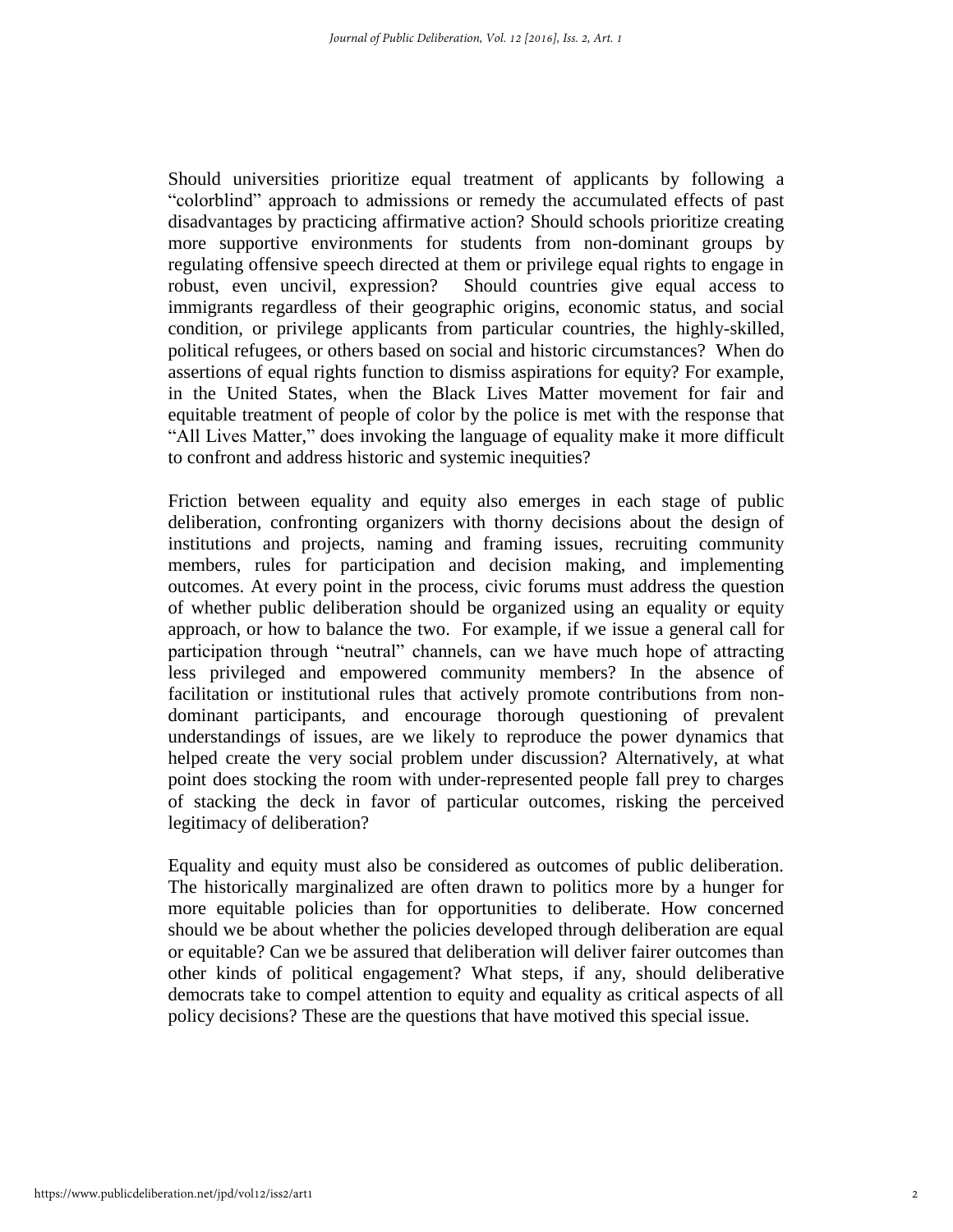#### **The Plan of the Special Issue**

To address these questions, we have sought a wide range of perspectives. As guest editors, we have recruited contributions from theorists, researchers, and practitioners of public deliberation. In the interest of mutual learning, we have invited practitioners and scholars to collaborate by co-authoring articles. In addition to more traditional academic articles, we also include a dialogue between a leading scholar (Jane Mansbridge of Harvard) and a leading practitioner of civic forums designed to give voice to all different perspectives (Martha McCoy of Everyday Democracy), as well as interviews with successful conveners of online and face-to-face deliberation among immigrants and individuals of low income. Our hope is that this collection of perspectives will prompt additional conversations about the competing values of equality and equity and how to navigate between those values in both theory and practice.

Given that equality and equity are at issue (and at odds) in many aspects of deliberation, we have divided the special issue into three sections: definitions and goals; processes and institutions; and outcomes. In the definitions and goals section, contributors ask how we should understand equality and equity in deliberation and which are most desirable in different contexts. Which value should we aim to achieve, and when, or how can we go about reconciling equity and equality? What are the trade-offs between pursuing equality or equity, and between other goals of deliberative politics?

Edana Beauvais and Andre Bächtiger engage these questions by arguing that the trade-offs between equality and equity must be negotiated in light of the different goals toward which any single deliberative process might aim – generating legitimate decisions, promoting mutual respect, or encouraging more informed opinions, for example – and that within a larger deliberative political system, no single forum or institution should attempt to satisfy all of these goals at once. They show how different aspects of institutional design, including participant recruitment and the nature and mode of the deliberative interaction, can facilitate different deliberative goals. Similarly, Christopher Karpowitz and Chad Raphael contend that the specific forms of recruitment and standards of representativeness by which a forum should be judged depend upon a forum's goals and its ability to accommodate all who might want to deliberate. Some forums are holistic in their approaches, aspiring to represent the collective opinion of an entire people or demos. Others take a relational approach, focusing on how one sector of the public relates to other sectors or to the public as a whole. Some forums aspire to open access and are able to include all who want to participate, while others are restricted to a smaller number of participants who deliberate on behalf of a larger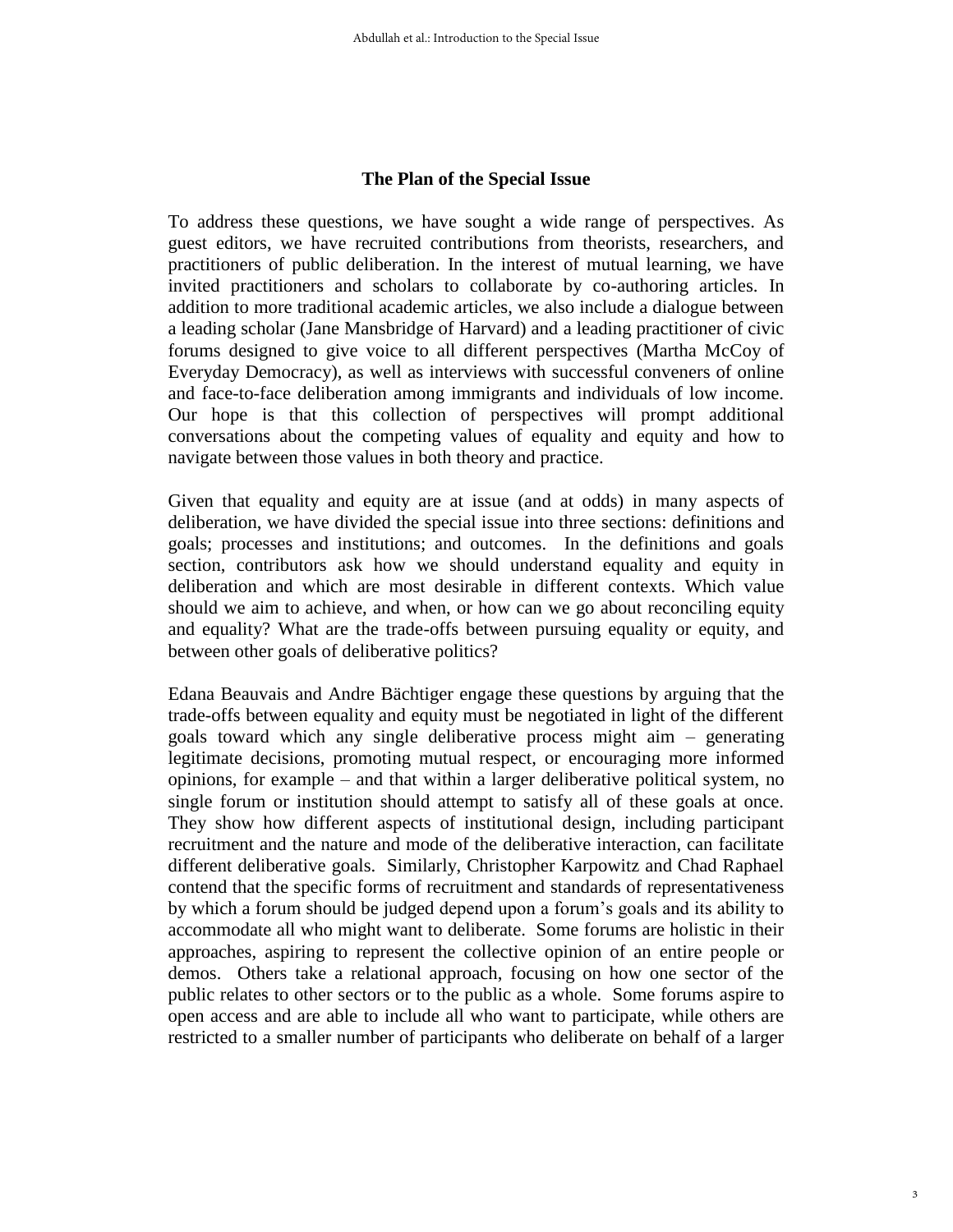whole. Karpowitz and Raphael argue that forums' recruitment practices should vary with these goals and constraints and may thus sometimes need to depart from the effort to produce a strictly representative sample in order to include and empower all perspectives. David Moscrop and Mark Warren also emphasize the need to attend to what happens before deliberation even begins when navigating the tensions between equality and equity. They suggest that two pre-deliberative features – how individuals attain standing and voice as participants and how the agenda for discussion is set – are critical considerations that will affect deliberation's content and outcome as well as whether deliberation can be said to be democratic. In addition to theorizing the connections between standing, agenda setting, equity, and equality, Moscrop and Warren suggest concrete ways of institutionalizing equity-based considerations into the deliberative system. Together, the three articles in this section of the special issue develop deliberative theory in new ways and simultaneously introduce practical considerations that can serve as helpful guides for organizers of civic forums.

In the processes and institutions section, contributors report on what have we learned from practice and empirical research about how to promote equal and equitable deliberative processes or institutions, and identify what we still need to learn. They explore how practitioners have addressed background inequalities and the resulting disparities people can face in deliberation; what research tells us about how to achieve equality or equity through inclusive recruiting and retention, participation, authority and influence, and ongoing engagement in implementation and assessment of decisions. We begin this section with the dialogue between Jane Mansbridge and Martha McCoy mentioned above. These two leaders in the field discuss the theoretical and practical trade-offs between equity and equality, review lessons and best practices from practitioners, identify some of the challenges of measuring full inclusion, and consider some prospects for future theoretical and empirical work. Following this dialogue, the three of us (Abdullah, Karpowitz, and Raphael) examine how incorporating enclaves (sometimes called "affinity groups") of the disadvantaged into the deliberative system serves the goals of more equitable and higher quality civic deliberation. We confront potential dangers of enclave discussions – such as extremism, sectarianism, and conformism – and explain why we see these dynamics as pitfalls that can be avoided with thoughtful institutional design rather than the necessary elements of an inescapably inferior form of group discussion. With the help of an extended example from the *Facing Racism in a Diverse Nation* dialogues, we show how enclaves can be integrated productively into a more equitable deliberative process that also includes cross-cutting conversations that engage the public as a whole.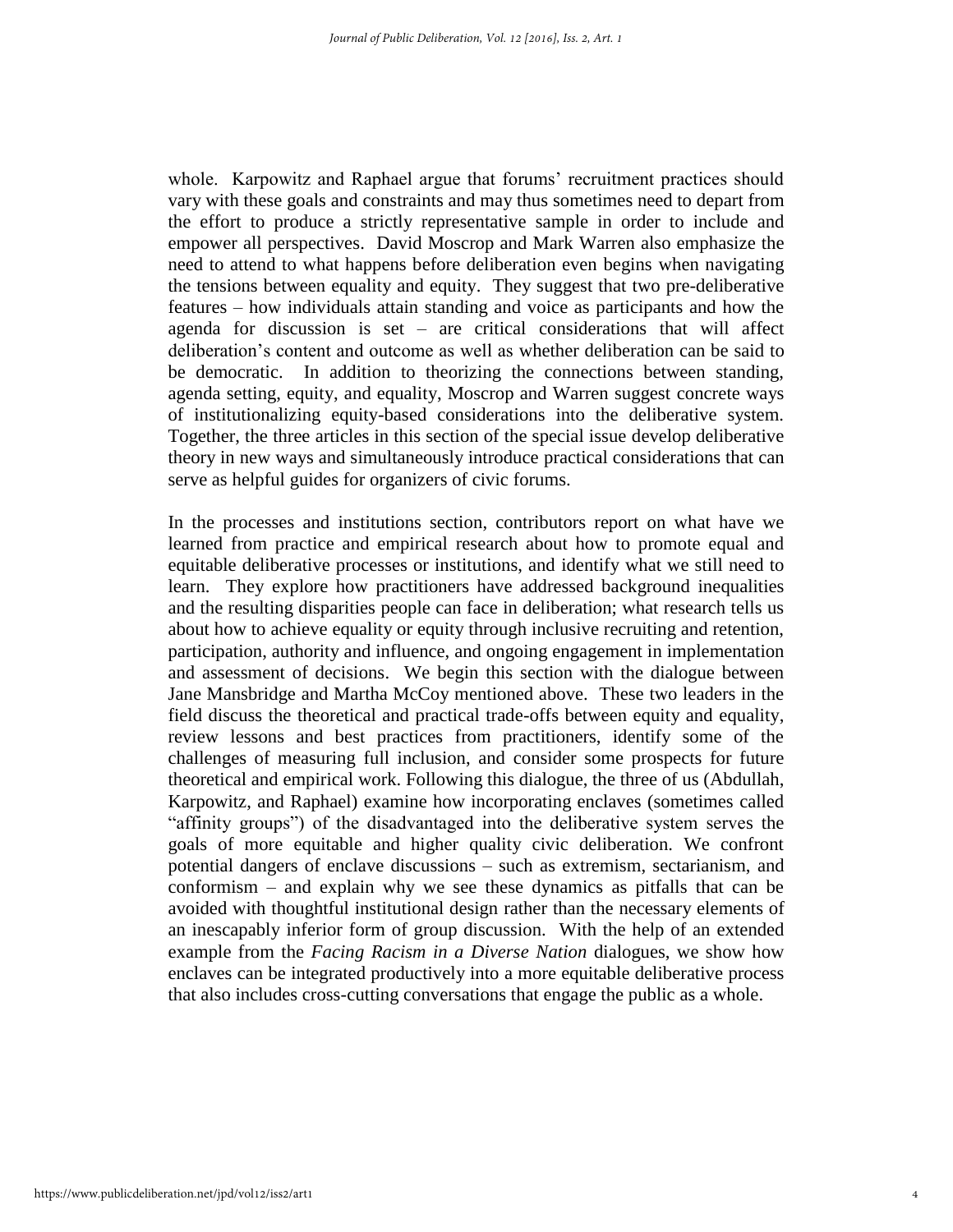The processes and institutions section of the special issue also includes multiple reports from the frontlines of deliberative practice. Each of these reports identifies both opportunities and ongoing challenges in the attempt to create more equitable forms of deliberation. Hans Asenbaum examines the use of Wisdom Councils to incorporate everyday knowledge into the local policy process in Austria. He sees dynamic facilitation as central to Wisdom Councils' partial success in creating deliberative equality. In this method, a strong facilitator leads community members in giving individual testimony in a small group, which listens and responds mainly through their individual comments rather than via back-and-forth conversation, leading to group endorsement of consensus policy statements. This method helps to neutralize dominance among participants by giving each extended speaking time, and encouraging storytelling and testimony based on experience. The trade-offs include self-selection that tends to attract more politically active citizens, and consensus conclusions that can lack specificity, are non-binding on officials, and need to be integrated carefully with expert knowledge provided in other forums.

Turning to larger-scale deliberations in the U.S. context, Tom Campbell, Raquel Goodrich, Carolyn Lukensmeyer, and Daniel Schugurensky chronicle the Creating Community Solutions (CCS) initiative, a collaborative effort of six deliberative democracy organizations aimed at reducing barriers to mental health and creating greater access to mental health services, especially for youth and underrepresented populations. They show how a carefully designed deliberative process that included town hall meetings, community conversations, and an innovative texting platform attracted a diverse sample of participants, helped to reduce the inequalities and other challenges participants can face in deliberation, especially on topics like mental health, and resulted in action plans for creating more equitable access to services. Madeleine Pape and Josh Lerner ask whether the growing adoption of participatory budgeting (PB) in the United States has advanced equity. Drawing on interviews with 17 PB practitioners, their answer is that success in making democratic governance more equitable requires more than improving the quality of deliberation or reducing barriers to participation. While those are important factors, the achievement of equity faces three additional difficulties: unclear goals that shift the focus away from equity concerns; selfinterested participant motivations that push the agenda away from equity goals; and the limiting structures and bureaucratic rules of PB itself, which can make it difficult to address broader equity concerns. Pape and Lerner suggest several possible routes to overcoming those challenges.

Katherine Cramer analyzes one attempt to create equity in a public input process on an important racial justice issue in Madison, Wisconsin: whether or not the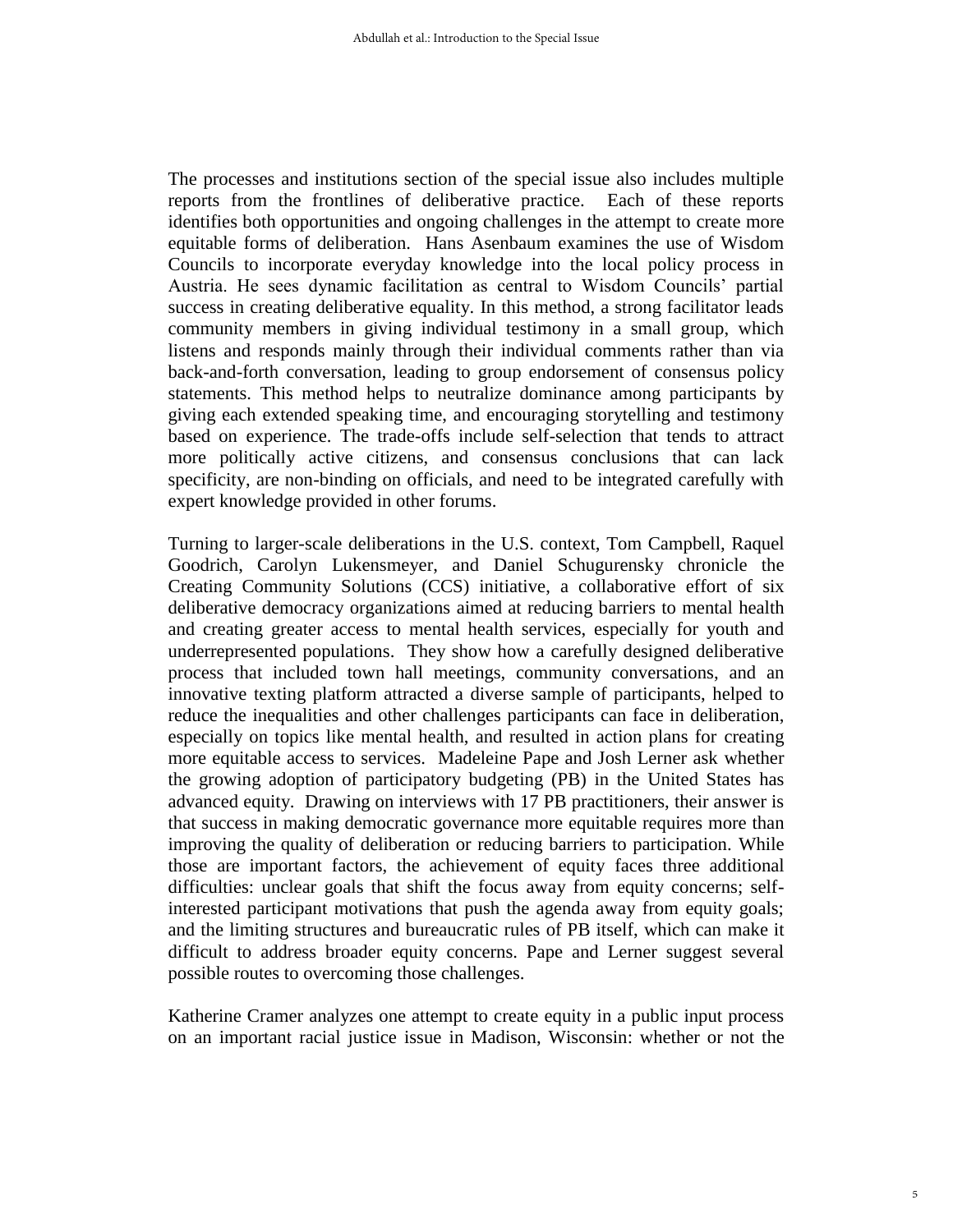police department should implement body-worn video cameras. Drawing on the insights of two practitioners who led the process, Cramer suggests that the Madison case offers four lessons: first, the intentional exclusion of some voices – especially those of the "usual suspects" who tend to show up most often – may serve the cause if equity. Second, marginalized voices may be less motivated by the prospect of shaping the eventual policy decision and more motivated by the opportunity simply to be heard. But the differences between those motivations and the needs and expectations of the policy process may cause uncomfortable friction for both sides. Third, disempowered people may frame issues in terms of basic security and threats to their lives, not about the broader principle of democracy or their right to privacy, but this also suggests the possibility of friction when the understandings of marginalized peoples conflict with those of the people in power or the expectations of the policy-making process. Fourth and finally, pursuing the cause of equity will likely be bumpy: it will be characterized by institutional misunderstandings and disconnects, and the mere presence of public discussion or deliberation is unlikely to be sufficient. Instead, given the gap between the expectations, understandings, language, framing, and aims of existing institutions for public decision-making and those of marginalized or disempowered groups or individuals, the cause of equity needs persistent, sustained, and effective advocacy that prompts those in power to listen to previously marginalized voices, even in a place like Madison, where many residents profess support for equity in theory.

These reports emerge from a variety of different attempts to promote equality and equity in public decision-making, and it is clear that navigating these goals requires thoughtful participants and savvy organizers who pay close attention to all stages of the deliberative process and whose work is likely to continue even after deliberative forums have formally ended. We conclude this section with interviews with two practitioners who have succeeded at engaging immigrant communities and communities of low-income, one primarily online (Steven Clift, Executive Director of E-Democracy.org) and one mainly in face-to-face settings (John Landesman, Coordinator of the Montgomery County Public Schools Study Circles Program). Clift reflects on the changing online landscape and shares lessons learned about how to attract new immigrants and refugees to effective place-based online communities. He emphasizes that building a thriving and diverse neighborhood forum online depends on providing spaces where people can discuss community life, exchange free goods, and talk about civic issues in ways that arise organically from people's everyday concerns, rather than recruiting people to a primarily political forum, which tends to attract privileged residents whose voices often dominate in offline politics. Drawing on his experiences with dialogues aimed at improving parental participation and student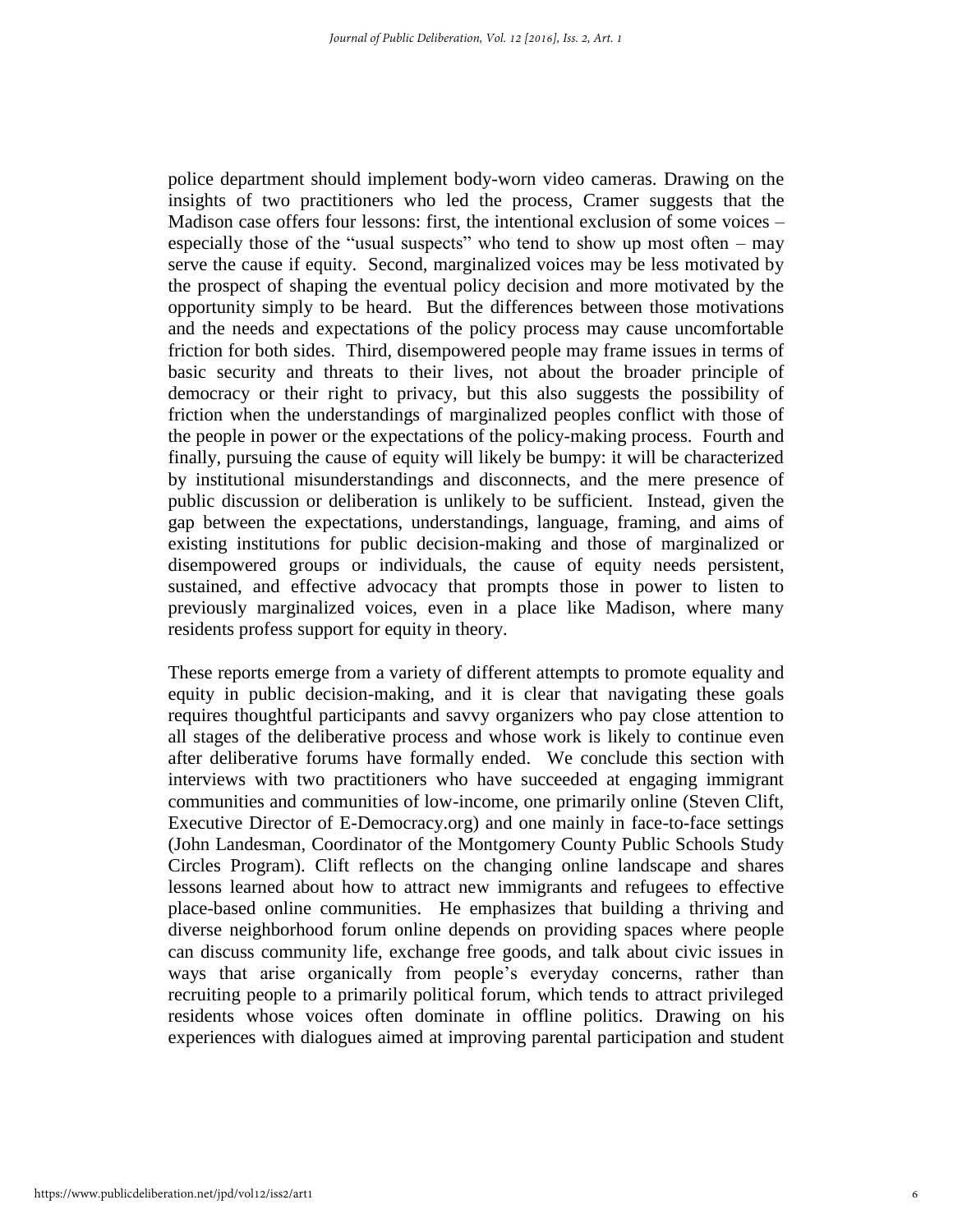learning in a diverse school district outside Washington, DC, Landesman argues that achieving equity will only occur when organizers develop an equity strategy from the start. Landesman also shares insights into how to practice equity at each stage of organizing a dialogue, from inclusive recruitment and retention of participants, to forum design and facilitation, to evaluating and implementing the group's plans. He discusses how affinity group discussions can be an effective part of an equity strategy, and like many contributors to this issue, he argues that specific equity strategies should flow from the goals of a particular dialogue.

The final section of the special issue is devoted to deliberative outcomes. In this section, the theme is how policy choices and actions that emerge from deliberation can affect political and economic equity and equality. The question of outcomes has hovered in the background of many of the contributions in previous sections and occasionally emerges explicitly, as in the Mansbridge and McCoy discussion of equality and equity as potential objects of deliberative discussion. But in this final portion of the special issue, contributors examine directly how equality and equity can be products of specific forums, events, or processes. Vera Schattan Coelho and Laura Waisbich draw from the rich laboratory of participatory governance opportunities in Brazil, with special focus on two experiences: São Paulo municipal health councils and the country's participation in the Open Government Partnership (OGP). The authors argue that participatory opportunities like health councils or the OGP may contribute to a reduction in inequality, but establishing a direct causal link is difficult and careful attention to the case studies shows that such outcomes are not simply a function of the deliberative quality of the processes or the inclusivity of the institutions. Rather, addressing inequality requires attention to other elements of the political setting beyond deliberation, such as the array of political alliances and broader patterns of mobilization. Thus, if reducing inequality is the goal, the effort to create change will face challenges internal to deliberative institutions and outside them. These helpful case studies thus connect to some of the themes that arose in other contributions to the special issue and highlight the need to study the relationship between more participatory (and especially more deliberative) forms of community engagement and established institutions for wielding political power. Last but certainly not least, Matt Leighninger provides a thoughtful coda to the special issue by bringing together disparate strands of research that give insights into the connections between robust civic engagement and economic vitality. Leighninger asks what evidence from existing forms of engagement – in Brazil, the United States, and elsewhere – can tell us about whether short-term engagement opportunities can yield long-term economic impacts, whether the stronger social networks and social capital that emerge from sustained engagement increase economic opportunity, whether private-sector engagement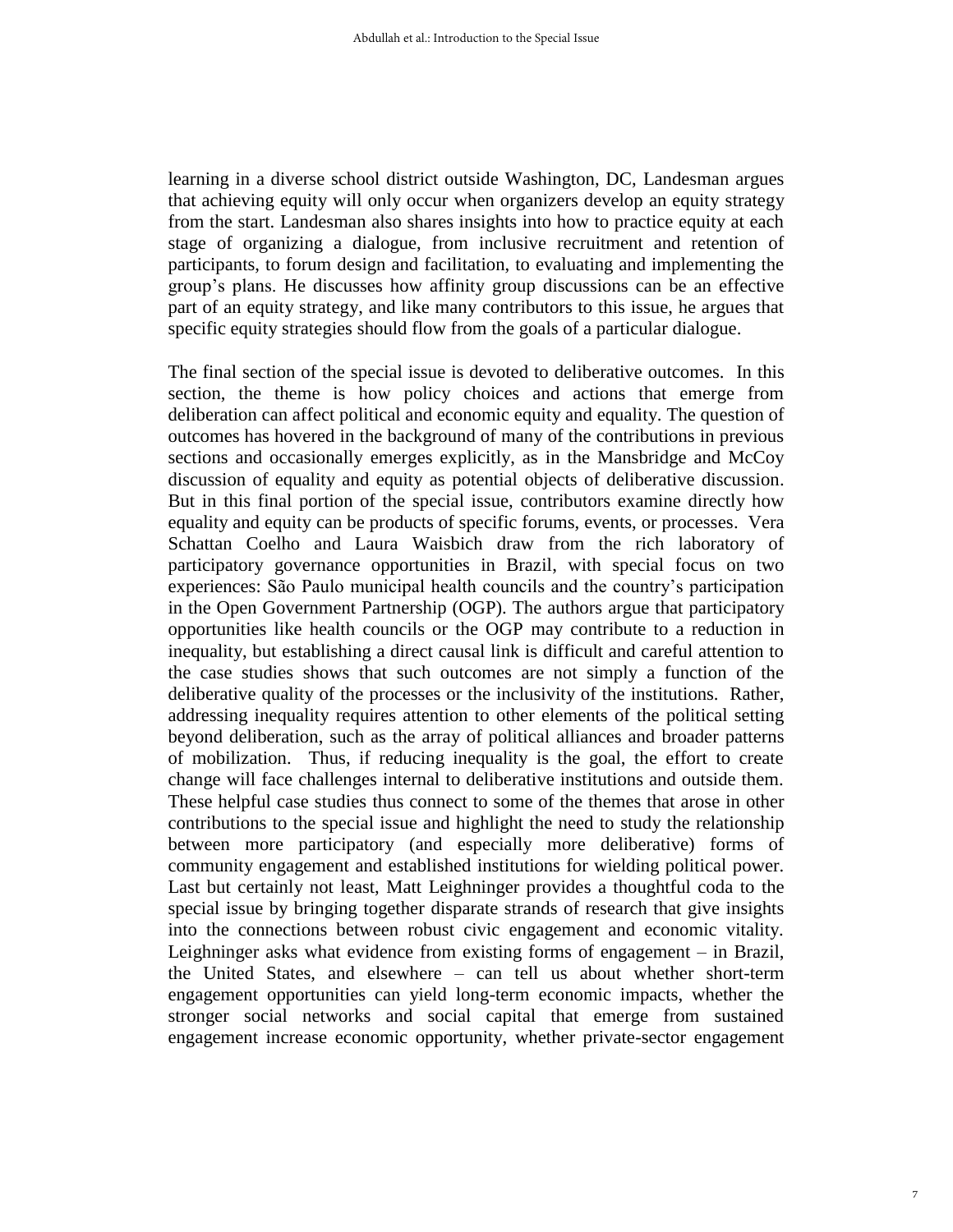has economic and public-sector effects, and how race and culture contribute to the answers to all of those questions. With these critical questions, he picks up the theme of how more participatory, deliberative, and democratic forms of decisionmaking relate to existing political institutions, and they identify both some initial insights and a rich set of possibilities for future research about the effects of empowered, participatory democracy on equality of opportunity, equity of outcomes, and overall levels of economic growth.

### **Achieving Equality and Equity: Provisional Answers?**

Full and fair inclusion of all perspectives is a foundational element of deliberative democracy, but we still have much to learn about how such inclusion is achieved in practice, given connections, tensions, and trade-offs between competing values at all stages of deliberative processes. When it comes to issues of equality and equity, not enough space has been given to the insights and lessons that practitioners learn on the ground and to the benefits of conversations between scholars and practitioners about the hard choices that arise in different parts of the deliberative system. Too little effort has been devoted to understanding the conditions under which equality and equity reinforce each other and when they pull in opposite directions. We hope this special issue brings renewed attention and energy to theorizing and research on approaches to realizing equality and equity, to the ways the two values are both linked and distinct, and to how scholars and practitioners might collaborate to understand and produce more inclusive and effective deliberation.

One of the lessons that emerges from several different contributions to the special issue is that there is unlikely to be any single "magic bullet" for resolving disparities of power and influence and for creating more inclusive deliberative opportunities. Instead, resolutions are likely to be partial and provisional – dependent upon the specific goals and structure of any given forum or process, its place in the deliberative system, and its relationship to formal levers of political power. The ability to achieve equity and equality together, or at least to balance their demands, may depend on the specific issue under consideration, the mix of interests at stake, and the willingness of deliberators to make a sustained commitment to those values before, during, and after deliberation occurs. But the many hopeful examples of deliberation discussed in this special issue show that the provisionality of solutions does not render the issue intractable.

Nor does the inevitability of conditional, situational solutions make the struggle to reconcile equality and equity any less important. In the U.S. context in which we write, a commitment to political equality may be the nation's first "self-evident"